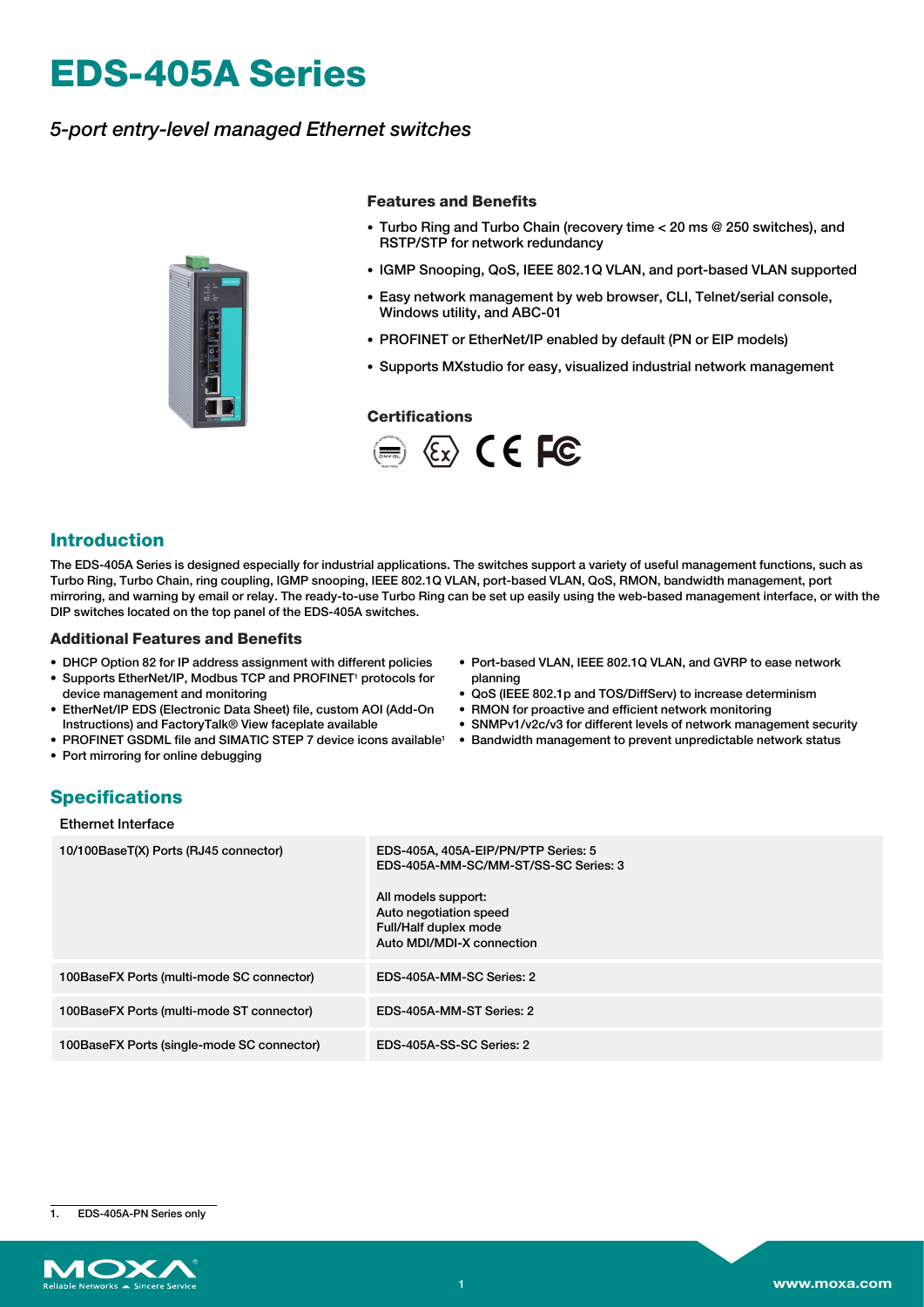| <b>Optical Fiber</b>              |                                                                                                                                                                                                                                                                                                           |                         |                   |                                  | 100BaseFX     |  |
|-----------------------------------|-----------------------------------------------------------------------------------------------------------------------------------------------------------------------------------------------------------------------------------------------------------------------------------------------------------|-------------------------|-------------------|----------------------------------|---------------|--|
|                                   |                                                                                                                                                                                                                                                                                                           |                         | <b>Multi-Mode</b> |                                  | Single-Mode   |  |
|                                   | <b>Fiber Cable Type</b>                                                                                                                                                                                                                                                                                   |                         | OM <sub>1</sub>   | $50/125 \,\mu m$<br>800 MHz x km | G.652         |  |
|                                   | <b>Typical Distance</b>                                                                                                                                                                                                                                                                                   |                         | 4 km              | 5 km                             | 40 km         |  |
|                                   | Waveleng-<br>th                                                                                                                                                                                                                                                                                           | Typical (nm)            | 1300              |                                  | 1310          |  |
|                                   |                                                                                                                                                                                                                                                                                                           | TX Range (nm)           | 1260 to 1360      |                                  | 1280 to 1340  |  |
|                                   |                                                                                                                                                                                                                                                                                                           | RX Range (nm)           | 1100 to 1600      |                                  | 1100 to 1600  |  |
|                                   | Optical                                                                                                                                                                                                                                                                                                   | TX Range (dBm)          | $-10$ to $-20$    |                                  | $0$ to $-5$   |  |
|                                   |                                                                                                                                                                                                                                                                                                           | RX Range (dBm)          | $-3$ to $-32$     |                                  | $-3$ to $-34$ |  |
|                                   | Power                                                                                                                                                                                                                                                                                                     | Link Budget (dB)        | 12                |                                  | 29            |  |
|                                   |                                                                                                                                                                                                                                                                                                           | Dispersion Penalty (dB) | $\mathbf{3}$      |                                  | $\mathbf{1}$  |  |
|                                   | Note: When connecting a single-mode fiber transceiver, we recommend using an<br>attenuator to prevent damage caused by excessive optical power.<br>Note: Compute the "typical distance" of a specific fiber transceiver as follows: Link<br>budget (dB) > dispersion penalty (dB) + total link loss (dB). |                         |                   |                                  |               |  |
| <b>Standards</b>                  | IEEE 802.3 for 10BaseT<br>IEEE 802.3u for 100BaseT(X) and 100BaseFX<br>IEEE 802.3x for flow control<br>IEEE 802.1D-2004 for Spanning Tree Protocol<br>IEEE 802.1p for Class of Service<br>IEEE 802.1Q for VLAN Tagging<br>IEEE 802.1w for Rapid Spanning Tree Protocol                                    |                         |                   |                                  |               |  |
| <b>Ethernet Software Features</b> |                                                                                                                                                                                                                                                                                                           |                         |                   |                                  |               |  |
| Filter                            | 802.1Q VLAN, GMRP, GVRP, IGMP v1/v2, Port-based VLAN                                                                                                                                                                                                                                                      |                         |                   |                                  |               |  |
| <b>Industrial Protocols</b>       | EtherNet/IP <sup>2</sup> , Modbus TCP<br>EDS-405A-PN Series: PROFINET IO Device (Slave)                                                                                                                                                                                                                   |                         |                   |                                  |               |  |
| Management                        | Back Pressure Flow Control, BOOTP, DHCP Option 66/67/82, DHCP Server/Client, Flow<br>control, IPv4/IPv6, LLDP, Port Mirror, RARP, RMON, SMTP, SNMP Inform, SNMPv1/<br>v2c/v3, Syslog, Telnet, TFTP                                                                                                        |                         |                   |                                  |               |  |
| <b>MIB</b>                        | Bridge MIB, Ethernet-like MIB, MIB-II, P-BRIDGE MIB, RMON MIB Groups 1, 2, 3, 9,<br><b>RSTP MIB</b>                                                                                                                                                                                                       |                         |                   |                                  |               |  |
| <b>Redundancy Protocols</b>       | RSTP, STP, Turbo Chain, Turbo Ring v1/v2                                                                                                                                                                                                                                                                  |                         |                   |                                  |               |  |
| <b>Time Management</b>            | All models: NTP Server/Client, SNTP<br>EDS-405A-PTP Series: IEEE 1588v2 PTP (hardware-based)                                                                                                                                                                                                              |                         |                   |                                  |               |  |
| <b>Switch Properties</b>          |                                                                                                                                                                                                                                                                                                           |                         |                   |                                  |               |  |
| <b>IGMP Groups</b>                | 256                                                                                                                                                                                                                                                                                                       |                         |                   |                                  |               |  |
| <b>MAC Table Size</b>             | EDS-405A Series, EDS-405A-EIP/MM-SC/MM-ST/PN/SS-SC Series: 2K<br>EDS-405A-PTP Series: 8 K                                                                                                                                                                                                                 |                         |                   |                                  |               |  |
| Max. No. of VLANs                 | 64                                                                                                                                                                                                                                                                                                        |                         |                   |                                  |               |  |
| <b>Packet Buffer Size</b>         | 1 Mbits                                                                                                                                                                                                                                                                                                   |                         |                   |                                  |               |  |
| <b>Priority Queues</b>            | 4                                                                                                                                                                                                                                                                                                         |                         |                   |                                  |               |  |
| <b>VLAN ID Range</b>              | VID 1 to 4094                                                                                                                                                                                                                                                                                             |                         |                   |                                  |               |  |
|                                   |                                                                                                                                                                                                                                                                                                           |                         |                   |                                  |               |  |

2. EDS-405A-EIP Series: EtherNet/IP protocol enabled by default.

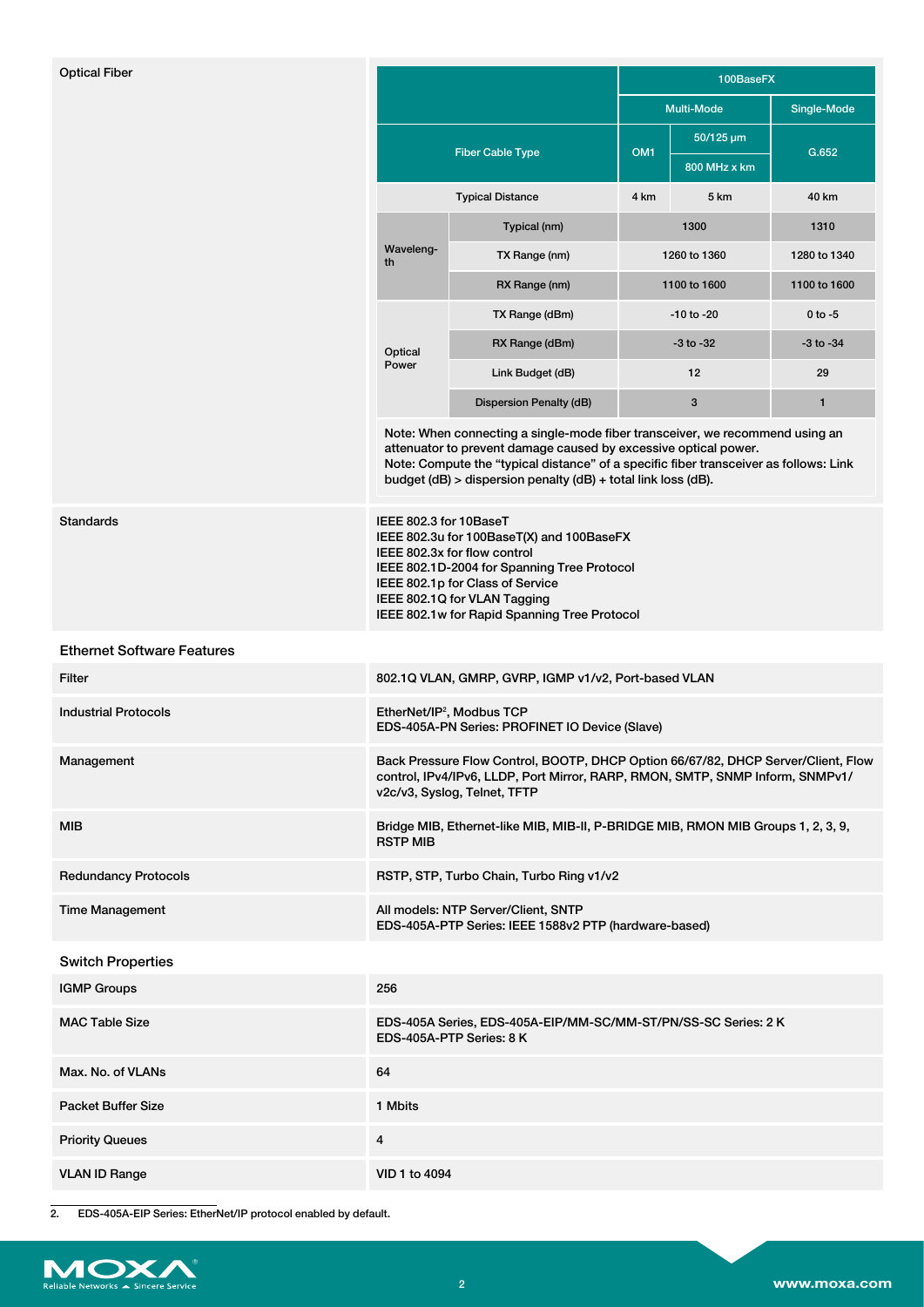#### Serial Interface

| <b>Console Port</b>                    | RS-232 (TxD, RxD, GND), 10-pin RJ45 (19200, n, 8, 1)                                                                                                                                                                                                                                                                                                                                                                   |
|----------------------------------------|------------------------------------------------------------------------------------------------------------------------------------------------------------------------------------------------------------------------------------------------------------------------------------------------------------------------------------------------------------------------------------------------------------------------|
| <b>DIP Switch Configuration</b>        |                                                                                                                                                                                                                                                                                                                                                                                                                        |
| <b>Ethernet Interface</b>              | Turbo Ring, Master, Coupler, Reserve                                                                                                                                                                                                                                                                                                                                                                                   |
| Input/Output Interface                 |                                                                                                                                                                                                                                                                                                                                                                                                                        |
| <b>Alarm Contact Channels</b>          | Relay output with current carrying capacity of 1 A @ 24 VDC                                                                                                                                                                                                                                                                                                                                                            |
| <b>Power Parameters</b>                |                                                                                                                                                                                                                                                                                                                                                                                                                        |
| <b>Input Voltage</b>                   | 12/24/48 VDC, Redundant dual inputs                                                                                                                                                                                                                                                                                                                                                                                    |
| <b>Operating Voltage</b>               | 9.6 to 60 VDC                                                                                                                                                                                                                                                                                                                                                                                                          |
| <b>Input Current</b>                   | EDS-405A/405A-T, EDS-405A-EIP/PN Series: 0.21 A @ 24 VDC<br>Fiber models: $0.26$ A $@$ 24 VDC<br>PTP models: 0.23 A @ 24 VDC                                                                                                                                                                                                                                                                                           |
| <b>Overload Current Protection</b>     | Supported                                                                                                                                                                                                                                                                                                                                                                                                              |
| <b>Reverse Polarity Protection</b>     | Supported                                                                                                                                                                                                                                                                                                                                                                                                              |
| Connection                             | 1 removable 6-contact terminal block(s)                                                                                                                                                                                                                                                                                                                                                                                |
| <b>Physical Characteristics</b>        |                                                                                                                                                                                                                                                                                                                                                                                                                        |
| Housing                                | Metal                                                                                                                                                                                                                                                                                                                                                                                                                  |
| <b>IP Rating</b>                       | IP30                                                                                                                                                                                                                                                                                                                                                                                                                   |
| <b>Dimensions</b>                      | 53.6 x 135 x 105 mm (2.11 x 5.31 x 4.13 in)                                                                                                                                                                                                                                                                                                                                                                            |
| Weight                                 | EDS-405A-EIP/MM-SC/MM-ST/PN/SS-SC Series: 650 g (1.44 lb)<br>EDS-405A-PTP Series: 820 g (1.81 lb)                                                                                                                                                                                                                                                                                                                      |
| Installation                           | DIN-rail mounting, Wall mounting (with optional kit)                                                                                                                                                                                                                                                                                                                                                                   |
| <b>Environmental Limits</b>            |                                                                                                                                                                                                                                                                                                                                                                                                                        |
| <b>Operating Temperature</b>           | Standard Models: -10 to 60°C (14 to 140°F)<br>Wide Temp. Models: -40 to $75^{\circ}$ C (-40 to 167 $^{\circ}$ F)                                                                                                                                                                                                                                                                                                       |
| Storage Temperature (package included) | -40 to 85°C (-40 to 185°F)                                                                                                                                                                                                                                                                                                                                                                                             |
| <b>Ambient Relative Humidity</b>       | 5 to 95% (non-condensing)                                                                                                                                                                                                                                                                                                                                                                                              |
| <b>Standards and Certifications</b>    |                                                                                                                                                                                                                                                                                                                                                                                                                        |
| Safety                                 | All models: UL 508<br>non-PTP models: UL 60950-1                                                                                                                                                                                                                                                                                                                                                                       |
| <b>EMC</b>                             | EN 55032/24                                                                                                                                                                                                                                                                                                                                                                                                            |
| EMI                                    | CISPR 32, FCC Part 15B Class A                                                                                                                                                                                                                                                                                                                                                                                         |
| <b>EMS</b>                             | Non-PTP models:<br>IEC 61000-4-2 ESD: Contact: 6 kV; Air: 8 kV<br>IEC 61000-4-3 RS: 80 MHz to 1 GHz: 20 V/m<br>IEC 61000-4-4 EFT: Power: 2 kV; Signal: 2 kV<br>IEC 61000-4-5 Surge: Power: 2 kV; Signal: 2 kV<br>IEC 61000-4-6 CS: 10 V<br>IEC 61000-4-8<br>PTP models:<br>IEC 61000-4-2 ESD: Contact: 4 kV; Air: 8 kV<br>IEC 61000-4-3 RS: 80 MHz to 1 GHz: 3 V/m<br>IEC 61000-4-4 EFT: Power: 0.5 kV; Signal: 0.5 kV |
|                                        | IEC 61000-4-5 Surge: Power: 0.5 kV; Signal: 1 kV                                                                                                                                                                                                                                                                                                                                                                       |

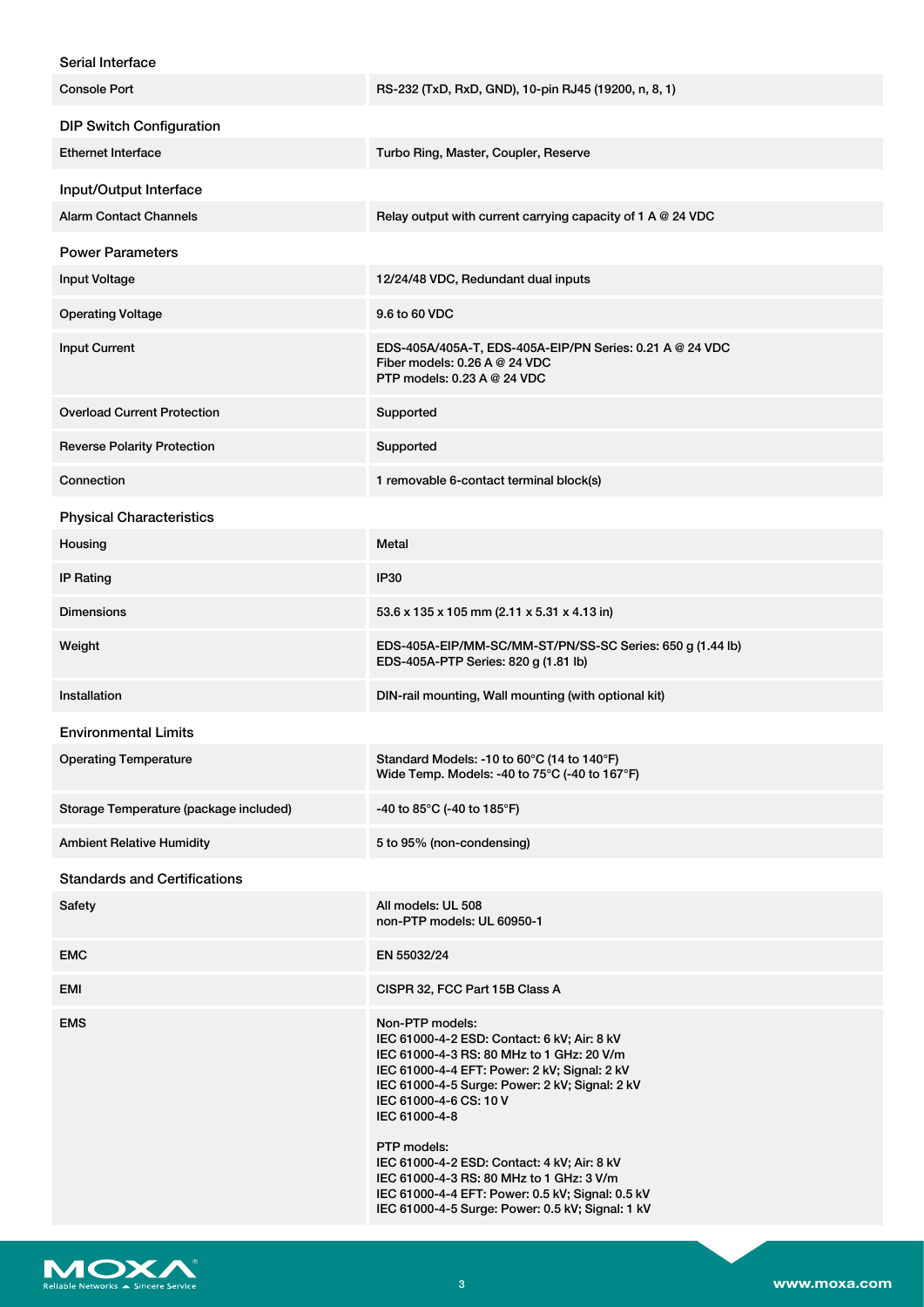|                            | IEC 61000-4-6 CS: 3 V<br>IEC 61000-4-8                                                                                                                            |
|----------------------------|-------------------------------------------------------------------------------------------------------------------------------------------------------------------|
| <b>Hazardous Locations</b> | Non-PTP models: ATEX, Class I Division 2                                                                                                                          |
| <b>Maritime</b>            | Non-PTP models: DNV-GL                                                                                                                                            |
| <b>Traffic Control</b>     | Non-PTP models: NEMA TS2                                                                                                                                          |
| Freefall                   | IEC 60068-2-31                                                                                                                                                    |
| <b>Shock</b>               | IEC 60068-2-27                                                                                                                                                    |
| Vibration                  | IEC 60068-2-6                                                                                                                                                     |
| <b>MTBF</b>                |                                                                                                                                                                   |
| <b>Time</b>                | EDS-405A/405A-T, EDS-405A-EIP/PN Series: 1,547,941 hrs<br>EDS-405A-MM-SC/MM-ST/SS-SC Series: 1,429,327 hrs<br>EDS-405A-PTP Series: 1,316,464 hrs                  |
| <b>Standards</b>           | Telcordia (Bellcore), GB                                                                                                                                          |
| Warranty                   |                                                                                                                                                                   |
| <b>Warranty Period</b>     | 5 years                                                                                                                                                           |
| <b>Details</b>             | See www.moxa.com/warranty                                                                                                                                         |
| <b>Package Contents</b>    |                                                                                                                                                                   |
| <b>Device</b>              | 1 x EDS-405A Series switch                                                                                                                                        |
| Cable                      | 1 x RJ45-to-DB9 console cable                                                                                                                                     |
| <b>Installation Kit</b>    | 2 x cap, plastic, for RJ45 port                                                                                                                                   |
| Documentation              | 1 x product certificates of quality inspection, Simplified Chinese<br>1 x product notice, Simplified Chinese<br>1 x quick installation guide<br>1 x warranty card |

# **Dimensions**

Unit: mm (inch)



Side View

Front View

DIN-Rail/Panel-<br>Mounting Kit

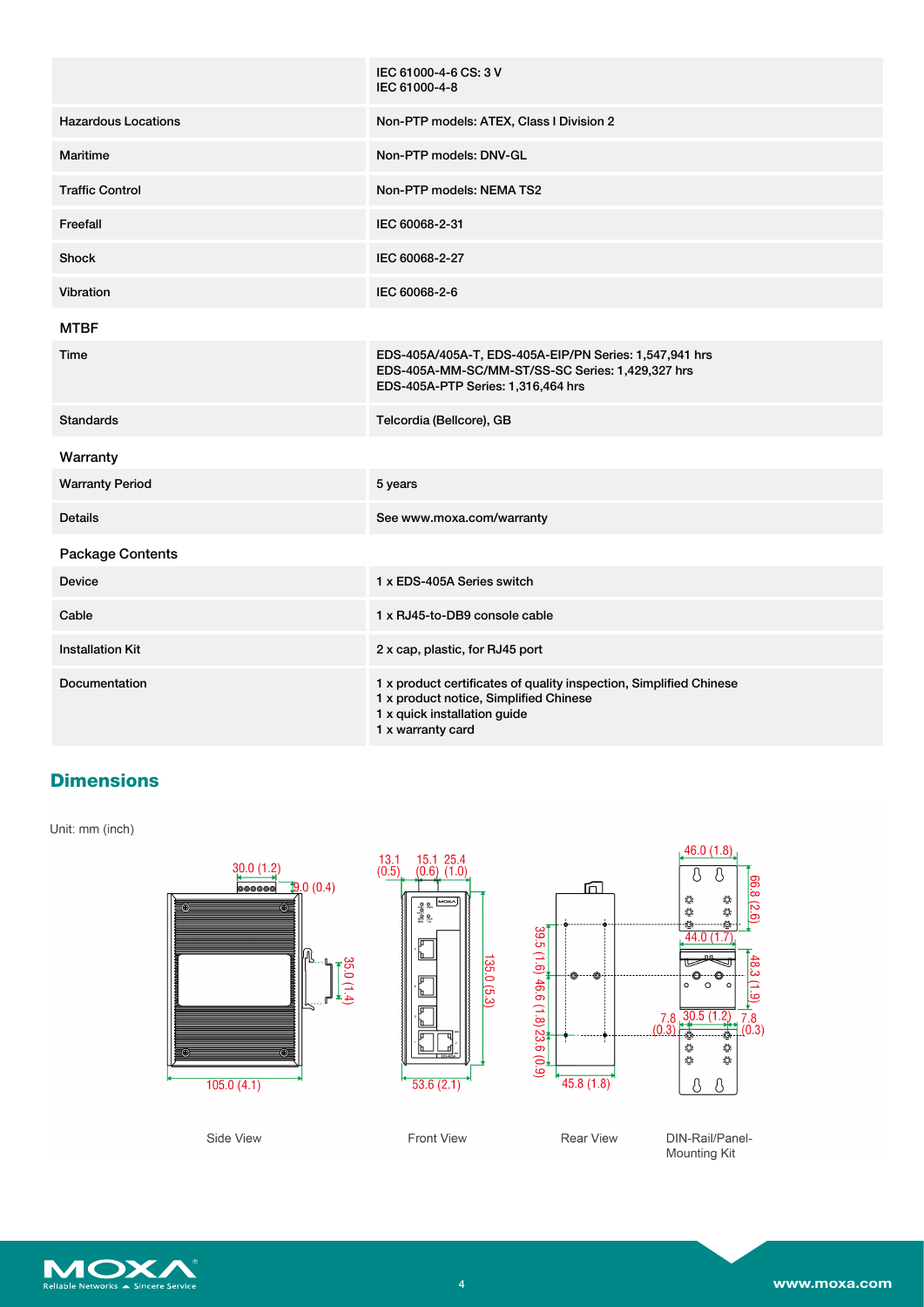# **Ordering Information**

| <b>Model Name</b>       | Layer          | <b>Total No. of</b><br><b>Ports</b> | 10/100BaseT(X)<br><b>Ports</b><br><b>RJ45 Connector</b> | 100BaseFX<br>Ports<br>Multi-Mode SC<br>Connector | 100BaseFX<br><b>Ports</b><br><b>Multi-Mode ST</b><br>Connector | 100BaseFX<br><b>Ports</b><br>Single-Mode SC<br>Connector | <b>Operating Temp.</b>  |
|-------------------------|----------------|-------------------------------------|---------------------------------------------------------|--------------------------------------------------|----------------------------------------------------------------|----------------------------------------------------------|-------------------------|
| <b>EDS-405A</b>         | $\overline{2}$ | 5                                   | 5                                                       | -                                                |                                                                |                                                          | -10 to $60^{\circ}$ C   |
| <b>EDS-405A-T</b>       | $\overline{2}$ | $5\phantom{.0}$                     | 5                                                       |                                                  |                                                                |                                                          | -40 to $75^{\circ}$ C   |
| EDS-405A-MM-ST          | $\overline{2}$ | 5                                   | 3                                                       | $\qquad \qquad \blacksquare$                     | $\overline{2}$                                                 | -                                                        | -10 to $60^{\circ}$ C   |
| EDS-405A-MM-ST-T        | $\overline{2}$ | $5\phantom{.0}$                     | 3                                                       |                                                  | $\overline{2}$                                                 |                                                          | -40 to $75^{\circ}$ C   |
| EDS-405A-MM-SC          | $\overline{2}$ | 5                                   | 3                                                       | $\overline{2}$                                   | $\qquad \qquad$                                                | -                                                        | -10 to $60^{\circ}$ C   |
| EDS-405A-MM-SC-T        | $\overline{2}$ | 5                                   | 3                                                       | $\overline{2}$                                   |                                                                |                                                          | -40 to $75^{\circ}$ C   |
| <b>EDS-405A-SS-SC</b>   | $\overline{2}$ | 5                                   | 3                                                       | $\qquad \qquad \blacksquare$                     |                                                                | $\overline{2}$                                           | -10 to $60^{\circ}$ C   |
| <b>EDS-405A-SS-SC-T</b> | $\overline{2}$ | 5                                   | 3                                                       |                                                  |                                                                | $\overline{2}$                                           | -40 to $75^{\circ}$ C   |
| EDS-405A-EIP            | $\overline{2}$ | 5                                   | 5                                                       | $\qquad \qquad \blacksquare$                     | $\qquad \qquad$                                                | -                                                        | $-10$ to $60^{\circ}$ C |
| EDS-405A-EIP-T          | $\overline{2}$ | 5                                   | 5                                                       | -                                                | -                                                              | -                                                        | -40 to $75^{\circ}$ C   |
| <b>EDS-405A-PN</b>      | $\overline{2}$ | 5                                   | 5                                                       | -                                                |                                                                | -                                                        | -10 to $60^{\circ}$ C   |
| <b>EDS-405A-PN-T</b>    | $\overline{2}$ | 5                                   | $5\phantom{.0}$                                         |                                                  |                                                                |                                                          | -40 to $75^{\circ}$ C   |
| EDS-405A-PTP            | $\overline{2}$ | 5                                   | 5                                                       | -                                                |                                                                |                                                          | -10 to $60^{\circ}$ C   |
| EDS-405A-PTP-T          | $\overline{2}$ | 5                                   | 5                                                       |                                                  |                                                                |                                                          | -40 to $75^{\circ}$ C   |

# **Accessories (sold separately)**

## Storage Kits

| <b>ABC-01</b>             | Configuration backup and restoration tool for managed Ethernet switches and AWK Series wireless<br>APs/bridges/clients, 0 to 60°C operating temperature              |
|---------------------------|----------------------------------------------------------------------------------------------------------------------------------------------------------------------|
| <b>Power Supplies</b>     |                                                                                                                                                                      |
| DR-120-24                 | 120W/2.5A DIN-rail 24 VDC power supply with universal 88 to 132 VAC or 176 to 264 VAC input by<br>switch, or 248 to 370 VDC input, -10 to 60°C operating temperature |
| DR-4524                   | 45W/2A DIN-rail 24 VDC power supply with universal 85 to 264 VAC or 120 to 370 VDC input, -10 to 50°<br>C operating temperature                                      |
| DR-75-24                  | 75W/3.2A DIN-rail 24 VDC power supply with universal 85 to 264 VAC or 120 to 370 VDC input, -10 to<br>60°C operating temperature                                     |
| <b>MDR-40-24</b>          | DIN-rail 24 VDC power supply with 40W/1.7A, 85 to 264 VAC, or 120 to 370 VDC input, -20 to 70°C<br>operating temperature                                             |
| MDR-60-24                 | DIN-rail 24 VDC power supply with 60W/2.5A, 85 to 264 VAC, or 120 to 370 VDC input, -20 to 70°C<br>operating temperature                                             |
| <b>Wall-Mounting Kits</b> |                                                                                                                                                                      |
| WK-46-01                  | Wall-mounting kit, 2 plates, 8 screws, 46 x 66.8 x 2 mm                                                                                                              |
| <b>Rack-Mounting Kits</b> |                                                                                                                                                                      |
| RK-4U                     | 19-inch rack-mounting kit                                                                                                                                            |
| Software                  |                                                                                                                                                                      |
| MXview-50                 | Industrial network management software with a license for 50 nodes (by IP address)                                                                                   |
| MXview-100                | Industrial network management software with a license for 100 nodes (by IP address)                                                                                  |
| MXview-250                | Industrial network management software with a license for 250 nodes (by IP address)                                                                                  |
| MXview-500                | Industrial network management software with a license for 500 nodes (by IP address)                                                                                  |
|                           |                                                                                                                                                                      |